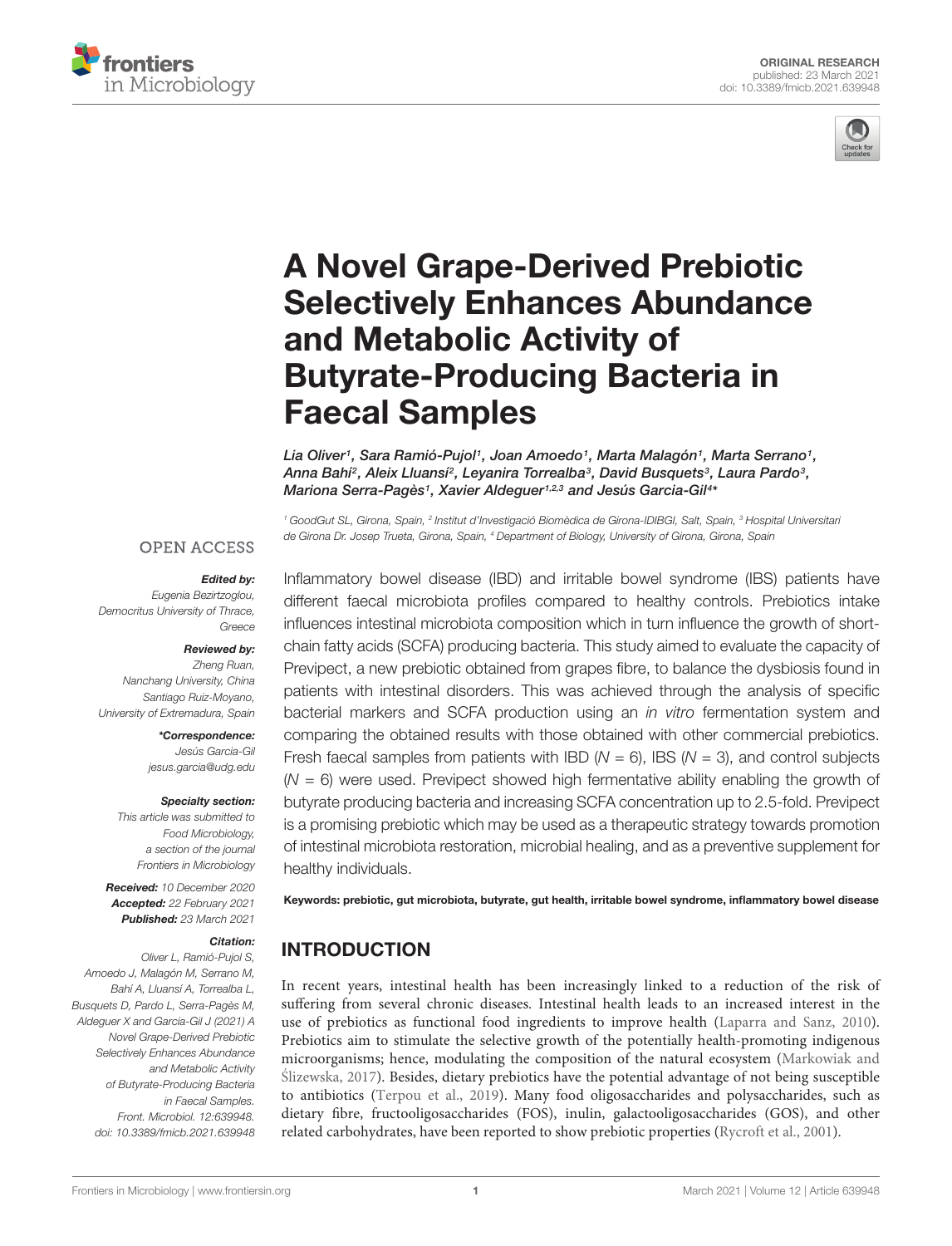Prebiotics may promote a therapeutic effect in some intestinal diseases through different mechanisms. Numerous studies have revealed that faecal microbiota has a different composition in inflammatory bowel disease (IBD) and irritable bowel syndrome (IBS) patients when compared to healthy controls [\(Sokol et al.,](#page-9-3) [2006;](#page-9-3) [Kassinen et al.,](#page-8-1) [2007;](#page-8-1) [Salonen et al.,](#page-9-4) [2010;](#page-9-4) [Chassaing](#page-8-2) [and Michaud,](#page-8-2) [2011\)](#page-8-2), which reveals an overall reduction in biodiversity, especially in the Firmicutes phylum. This phylogenetic group includes several butyrate-producing bacteria, notably Faecalibacterium prausnitzii, which is a dominant species in the healthy human gut microbiota [\(Macfarlane et al.,](#page-9-5) [2009;](#page-9-5) [Seksik,](#page-9-6) [2010;](#page-9-6) [Ghoshal et al.,](#page-8-3) [2012;](#page-8-3) [Manichanh et al.,](#page-9-7) [2012;](#page-9-7) [Collins,](#page-8-4) [2014\)](#page-8-4). In IBD patients, differences were observed both between active and non-active stages of the disease and between inflamed and non-inflamed regions of the intestine [\(Swidsinski et al.,](#page-9-8) [2008\)](#page-9-8). Prebiotic intake influences the composition of intestinal microbiota and alters its metabolic properties by increasing the production of short-chain fatty acids (SCFA). This increase may lower the pH of the colonic environment and, thus, inhibit the growth of potentially pathogenic microorganisms [\(Orel](#page-9-9) [and Trop,](#page-9-9) [2014\)](#page-9-9). Among SCFA, butyrate stands out, playing a trophic role as a nutrient for colonocytes and enhancing repair of the injured gut epithelium in IBD. Besides, evidence shows that butyrate acts directly as an anti-inflammatory agent by inactivating the intracellular transcriptional factor NFκB pathway, consequently attenuating the synthesis of inflammatory cytokines [\(Kanauchi et al.,](#page-8-5) [2005\)](#page-8-5).

A novel prebiotic product denominated "Previpect" is composed of grape by-product from winemaking, specifically originated from white grapes class of Vitis vinifera L. This novel prebiotic is obtained by drying the residues of the refuse from grapefruit pressing, removing seeds, and other plant particles and subsequent grinding. Previpect has a high content of insoluble fibre, which makes it an excellent prebiotic candidate.

This study aimed to evaluate the prebiotic properties of Previpect by assessing fermentation profiles such as intestinal microbiota and bacterial SCFA production in an in vitro fermentation system. In this experiment, fresh faecal samples from control subjects (CS) and patients suffering from IBD and IBS were used as inocula. Besides, Previpect fermentability was compared with a variant of our prebiotic, which is produced following the same procedure as Previpect but with red grape skins (Red Previpect), and three commercial prebiotics: inulin, grape pectin, and grape seed extract (GSPE).

## MATERIALS AND METHODS

#### Prebiotic Treatments

The new prebiotic was originated from the Grenache variety white class of *V. vinifera* L. according to the patent [\(Aldeguer](#page-8-6) [et al.,](#page-8-6) [2018\)](#page-8-6). Red Previpect was produced using the same methodology but with Syrah red variety of V. vinifera L. Its performance was compared with the following commercial preparations of prebiotic: inulin and GSPE (The Hut Group, Cheshire, United Kingdom), and grapefruit pectin (Source Naturals, Santa Cruz, CA, United States). The fibre values were 89/100 g and 33/100 g for inulin and grape pectin, respectively.

## Compositional Analysis of Previpect

Chemical properties of Previpect are listed in **[Table 1](#page-1-0)**. Moisture, ash, and total fat contents were determined by gravimetry. Protein content was determined by the Kjeldahl method volumetric assay [\(Anantakrishnan and Srinivasa Pai,](#page-8-7) [1952\)](#page-8-7). The total carbohydrate content was calculated subtracting from 100 the sum of moisture, ash, proteins, total fat, and fibre. Calories were calculated according to the regulation 1169/2011 [\(Regulation \(EU\) No 1169/2011,](#page-8-8) [2011\)](#page-8-8). Dietary and insoluble fibre were determined by gravimetry and enzymatic methods, from which soluble fibre was calculated. Calcium, phosphorus, magnesium, and potassium were measured by Inductively Coupled Plasma (ICP). The analysis was performed at Laboratorio LINAS (Maçanet de la Selva, Spain).

#### In vitro Human Digestion

Previpect is intended to be administered using gastro-resistant capsules. For this reason, all substrates, except Previpect (see **[Supplementary Table 1](#page-8-9)**), were digested in vitro under appropriate conditions before being added into the faecal slurry, and following the procedures described by [Maccaferri et al.](#page-9-10) [\(2012\)](#page-9-10). In this experiment, digestion was not monitored by ionexchange chromatography.

## Study Design

In this proof of concept, 15 fresh faeces were collected at Hospital Dr. Josep Trueta (Girona, Spain), nine of which were from patients with intestinal disorders (six IBD and three IBS) and six from CS (**[Table 2](#page-2-0)**). CS were individuals without food intolerances, inflammatory bowel diseases, intestinal syndromes or neoplasms, and without clinical symptomatology. IBD patients presented clinical activity according to the Partial Mayo score [\(Lewis et al.,](#page-9-11) [2008\)](#page-9-11) for ulcerative colitis (UC,  $N = 3$ ) and according to Harvey-Bradshaw index [\(Best,](#page-8-10) [2006\)](#page-8-10) for Crohn's disease (CD,  $N = 3$ ), respectively. IBS patients were diagnosed according to Rome IV criteria. Participants followed regular diets and had not

<span id="page-1-0"></span>TABLE 1 | Chemical properties of Previpect.

| <b>Main components</b> | Average $\pm$ standard deviation (n = 2) |
|------------------------|------------------------------------------|
| Moisture (%)           | $9.80 \pm 0.57$                          |
| Ash (%)                | $4.54 \pm 0.42$                          |
| Protein (%)            | $6.29 \pm 0.70$                          |
| Total carbohydrate (%) | $46.25 \pm 6.01$                         |
| Total fat (%)          | $3.70 + 0.49$                            |
| Dietary fibre (%)      | $30.30 \pm 3.68$                         |
| Soluble fibre (%)      | $2.90 + 0.28$                            |
| Insoluble fibre (%)    | $27.40 + 3.39$                           |
| Calories (Kcal/100 q)  | $304 \pm 9.90$                           |
| Calcium (mg/Kg)        | $1913.5 \pm 354.26$                      |
| Phosphorus (mg/Kg)     | $1745 + 247.49$                          |
| Magnesium (mg/Kg)      | $623 \pm 31.11$                          |
| Potassium (mg/Kg)      | $15270 \pm 2390$                         |
|                        |                                          |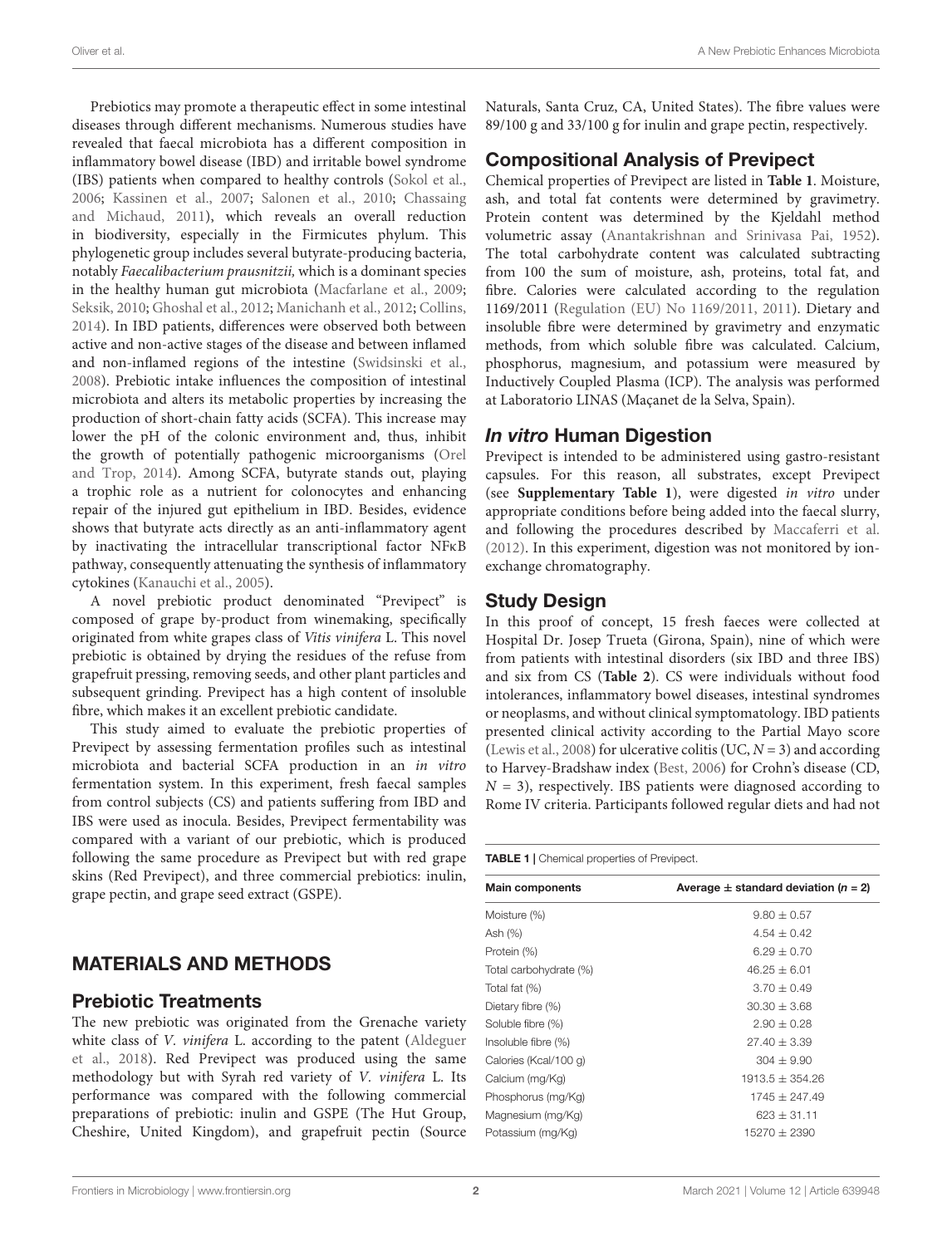#### Oliver et al. A New Prebiotic Enhances Microbiota

#### <span id="page-2-0"></span>TABLE 2 | Population characteristics.

| n | Age (mean, range) | Gender, female (%) | <b>Clinical index</b> |
|---|-------------------|--------------------|-----------------------|
| З | $59(41 - 71)$     | 100                | $>5^{\dagger}$        |
| 3 | $50(37-61)$       | 100                | $>5^{+}$              |
| 3 | 45 (33-57)        | 33                 | -                     |
| 6 | 34 (29-39)        | 33                 | -                     |
|   |                   |                    |                       |

UC, ulcerative colitis; CD, Crohn's disease; IBS, irritable bowel syndrome; CS, control subjects.

‡Harvey-Bradshaw index.

been treated with antibiotics, prebiotics, and/or probiotics for at least 1 month. Volunteers with severe comorbidities, pregnancy, previous surgeries that compromised the digestive system, or those who had received chemotherapy or radiation therapy in the past 6 months were excluded.

## Faecal Slurry Preparation and Incubation

The samples were collected in sterile containers and kept at room temperature for less than 4 h. Faecal samples were diluted 1:5 (w:v) with fermentation buffer (0.1 M  $KH<sub>2</sub>PO<sub>4</sub>$ , 0.05 mM NaOH; pH 7.0) [\(Waldecker et al.,](#page-9-12) [2008\)](#page-9-12) in a sterile plastic bag. The bags were carefully manually squeezed to mix the content.

All prebiotics (200 mg) were weighed in triplicates inside 20 ml screw-cap tubes with 10 ml of fermentation buffer previously degassed by increasing temperature to 100◦C for 10 min. Faecal slurry (10 ml) was added to each tube, being the final concentration a 10% of the received stool sample. Tubes were tightly sealed and incubated at 37◦C under gentle agitation (120 rpm) for 72 h. A blank without any fibre was used as a control of the in vitro fermentation process.

# DNA Extraction and Bacteria Quantification by Real-Time PCR

Once the incubation had finished, one aliquot from each fermentation triplicate was separated to be used for the DNA extraction. The total DNA was extracted from each fermentation aliquot using the NucleoSpin Soil DNA kit (Macherey-Nagel GmbH & Co., Düren, Germany), following the manufacturer's instructions and eluting DNA in a final volume of  $100 \mu L$ SE Elution buffer.

Abundance of 6 microbial markers were analysed by quantifications with real-time polymerase chain reactions (qPCR): F. prausnitzii (FPRA) and their two phylogroups (PHGI, PHGII), Akkermansia muciniphila (AKK), Roseburia sp. (ROS), and B46 (best BLAST match Subdoligranulum variabile).

Quantification of AKK, ROS, and B46 was performed by preparing single reactions of each biomarker using the different biomarkers was performed by preparing a single reaction for each biomarker using GoTaq qPCR Bryt Master mix (GoTaq® qPCR Master Mix, Promega, Madison, WI, United States). Reactions consisted of 10  $\mu$ l containing  $1 \times$  GoTaq® qPCR Master Mix (Promega) and between 12 and 20 ng of genomic DNA template. Quantification of FPRA, PHGI, and PHGII, was performed by preparing a single reaction for each biomarker

using GoTaq qPCR Probe Master Mix (GoTaq® qPCR Master Mix, Promega, Madison, WI, United States). Reactions consisted of 10  $\mu$ L containing 1× GoTaq qPCR Master Mix (Promega) and between 12 and 20 ng of genomic DNA template. Primers used in this study were purchased from Macrogen (Macrogen, Seoul, South Korea).

The 16S rDNA-targetting primers and probes used in this study are shown in **[Table 3](#page-3-0)**. Primers concentration for FPRA was 250 nM (300 nM for probe), for its two phylogroups 300 nM (probe 900 nM), AKK 250 nM, ROS 150 nM, and B46 300 nM. For all qPCR, an initial denaturation step was set at 95◦C for 10 min and a total of 40 cycles were performed (**[Table 3](#page-3-0)**). Samples were run in duplicate on the same plate. For data analysis, the mean of duplicate quantifications was used. RT-PCRs were performed with the AriaMx thermocycler (Agilent Technologies, Santa Clara, CA, United States). All samples were amplified in duplicate, which were considered valid when the difference between threshold cycles (Ct) was less than 0.6. A no template control reaction was included in each qPCR run.

#### Short Chain Fatty Acids

After separating the aliquot used for the DNA extraction, the tubes were centrifuged for 30 min at 4500  $\times$  g at 4°C. The supernatants were transferred into new tubes and centrifuged again at 4500  $\times$  g and 4<sup>°</sup>C for 15 min. Supernatants from faecal incubations were sterilised by filtration using a pore size of 0.22 µmØ.

Acetate, propionate, and butyrate were analysed using a gas chromatograph (Agilent 7890A GC system, Agilent Technologies, Santa Clara, CA, United States) equipped with a fuse-silica capillary column (DB-FFAP, 30 m  $\times$  0.32 mm  $\times$  0.5  $\mu$ m) and a flame ionization detector (FID). The analysis was performed at Research Technical Services from UdG (Girona, Spain). Crotonic acid was used as internal standard.  $0.5 \mu L$  of each sample was injected in split mode at 275◦C. The analyses were performed using the following temperature programme: 3 min at 40◦C, 5◦C min−<sup>1</sup> to 70◦C, 7°C min<sup>-1</sup> to 120°C, 10°C min<sup>-1</sup> to 180°C, and 35°C min<sup>-1</sup> to 250◦C, hold for 5 min. All the analysed compounds were previously identified and calibrated by using a bench of standard solutions. The standard solutions were prepared by diluting a stock solution of the primary compounds.

## Statistical Analysis

As stated before, all the experiments were conducted in triplicate. Goodness-of-fit of the bacterial population and SCFA data to normal distribution was tested using Shapiro–Wilk W test. Due to the non-normal distribution, the Mann–Whitney U test was performed to compare the measurements between two treatments using SPSS (version 23.0, Chicago, IL, United States). MANOVA (Wilks' Lambda test) was performed with RStudio (version 3.5.0, Boston, MA, United States) after data conversion to geometric for the calculation of the geometrical mean of all the variables and for each diagnosis using CoDaPack (version 2.02.21, Girona, Spain). A  $p$ -value < 0.050 was considered statistically significant. Graphs were performed using GraphPad Prism 5.0 (GraphPad Software, La Jolla, CA, United States).

<sup>†</sup>Partial Mayo Score.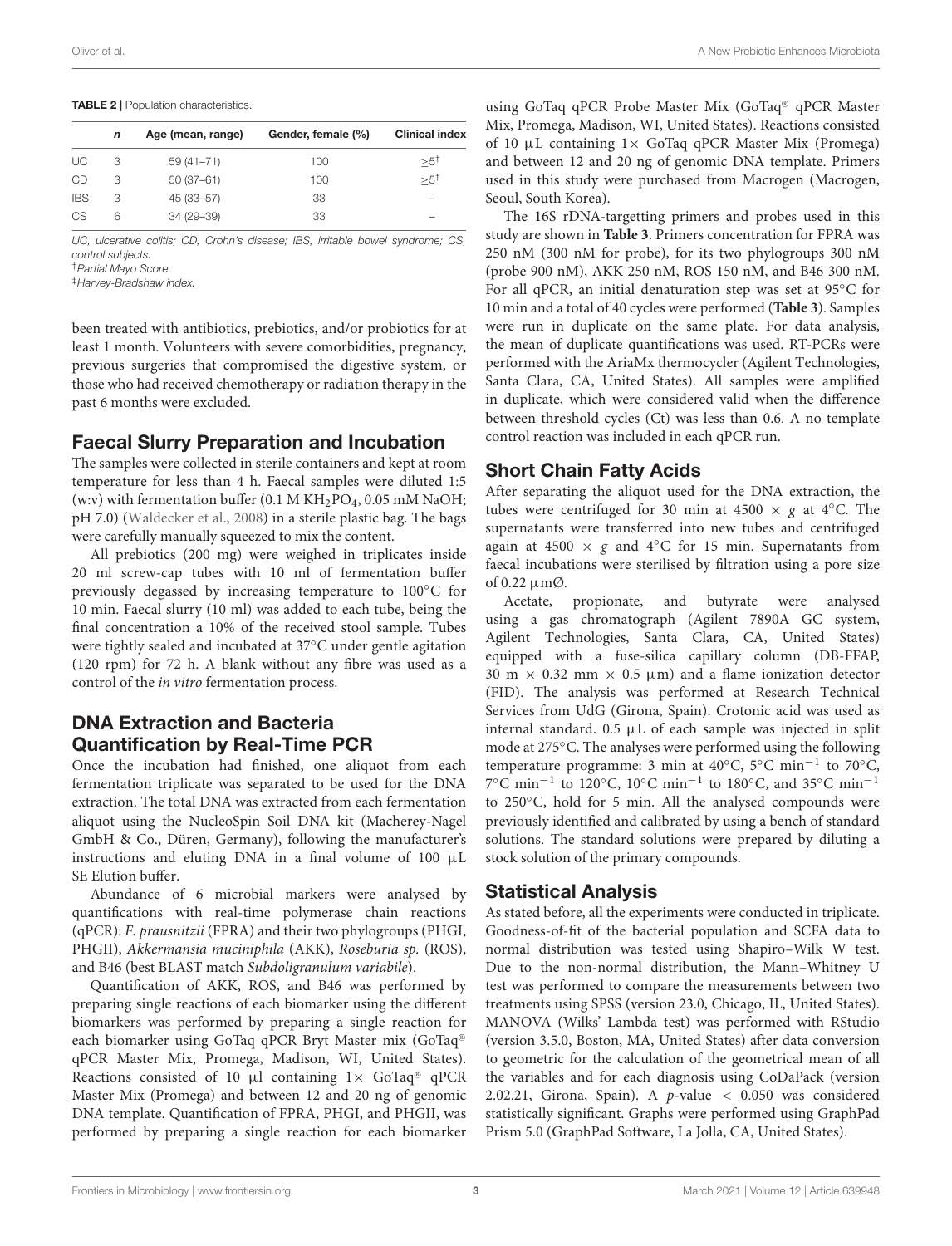|                  |                | <b>Primers and probes</b>               | RT-PCR conditions for the 40 cycles |                                |                                      |
|------------------|----------------|-----------------------------------------|-------------------------------------|--------------------------------|--------------------------------------|
| Target           | <b>Primers</b> | Sequence 5'-3'                          | <b>References</b>                   | Denaturing<br>$(^{\circ}C; s)$ | Annealing and<br>extension $(°C; s)$ |
| F. prausnitzii   | Fpra F         | <b>TGTAAACTCCTGTTGTTGAGGAAGATAA</b>     | Lopez-Siles et al., 2014            | 95:15                          | 60; 60                               |
|                  | Fpra_R         | GCGCTCCCTTTACACCCA                      |                                     |                                |                                      |
|                  | Fpra_PR        | FAM-CAAGGAAGTGACGGCTAACTACGTGCCAG-TAMRA |                                     |                                |                                      |
| F. prausnitzii   | PHG F          | CTCAAAGAGGGGGACAACAGTT                  | Lopez-Siles et al., 2016            | 95:15                          | 64; 60                               |
| phylogroup I and | PHG R          | GCCATCTCAAAGCGGATTG                     |                                     |                                |                                      |
| phylogroup II    | PHGI PR        | FAM-TAAGCCCACGACCCGGCATCG-BHQ1          |                                     |                                |                                      |
|                  | PHGII PR       | HEX-TAAGCCCACRGCTCGGCATC-BHQ1           |                                     |                                |                                      |
| A. muciniphila   | AKK F          | CAGCACGTGAAGGTGGGGAC                    | Collado et al., 2007                | 95:15                          | 60; 60                               |
|                  | AKK R          | CCTTGCGGTTGGCTTCAGAT                    |                                     |                                |                                      |
| Roseburia spp.   | ROS F          | TACTGCATTGGAAACTGTCG                    | Larsen, 2019                        | 95:15                          | 60; 60                               |
|                  | ROS R          | CGGCACCGAAGAGCAAT                       |                                     |                                |                                      |
| <b>B46</b>       | B46 F          | GTACGGGGAGCAGCAGTG                      | Malagón et al., 2019                | 95:15                          | 62; 45                               |
|                  | <b>B46 R</b>   | GACACTCTAGA GCACAGTTTCC                 |                                     |                                |                                      |

<span id="page-3-0"></span>TABLE 3 | 16S rRNA-targetted primers and probes (when applicable) sequences used in this study with the RT-PCR conditions.

#### RESULTS

#### Bacterial Markers

The effect on bacterial populations after the in vitro fermentation process that occurs in faecal samples supplemented with Previpect and the other prebiotics was determined using qPCR (**[Table 4](#page-4-0)**).

Several significant differences were found when the abundance of the different analysed bacterial markers was compared in all the tested fibres, being Wilks test significant (*p*-value  $< 0.001$ ) for all treatments (**[Figure 1](#page-4-1)**). These results show that Previpect enabled the growth of all the analysed bacteria except AKK, whose abundance was decreased in all inocula. ROS was the bacterial marker with a most prominent increment in its abundance as a result of Previpect incubation, followed by both F. prausnitzii phylogroups and B46. In samples from CD patients, Previpect did not show any effect when compared to the negative control. Furthermore, in samples from CS, Previpect had a significant effect by boosting the abundance of FPRA and its phylogroup I (*p*-value = 0.001 and *p*-value = 0.019, respectively). Although the repercussion caused by fibres in the analysed bacteria changed according to the condition of sample donor, Previpect demonstrated stability in all of them.

Previpect induced higher increment in the abundance of the studied bacterial markers than red Previpect regarding ROS in CS ( $p$ -value = 0.003), CD ( $p$ -value = 0.019), and IBS samples ( $p$ -value = 0.015), as with FPRA in CS and B46 in IBS patients ( $p$ -value = 0.007 and  $p$ -value = 0.031, respectively). Previpect showed also significantly higher efficiency than inulin in stimulating the growth of ROS in all samples. Previpect showed similar results as inulin on the ability to increase the abundance of ROS. Grape pectin did not show significant differences when it was compared to Previpect in any inocula except for UC samples. Concerning GSPE, no differences were found in CD samples when compared to Previpect, although it was significantly better increasing

AKK abundance in IBS samples ( $p$ -value = 0.012). However, Previpect significantly augmented FPRA abundance in CS (p $value = 0.032$ ).

#### Short Chain Fatty Acids

The fermentation of faecal slurry was carried out under standard conditions and led to the formation of the SCFAs acetate, propionate, and butyrate. Total SCFA, which is the sum of acetate, propionate, and butyrate, is used as an indicator of fibre fermentability [\(Jonathan et al.,](#page-8-13) [2012\)](#page-8-13). Concentrations of SCFA after the *in vitro* fermentation experiment are presented in **[Table 5](#page-5-0)**. The prebiotic fermentation cultures contained significantly higher concentrations of SCFA than the blank for all substrate conditions and for all inocula ( $p < 0.001$ ). Previpect produced from its fermentation the highest concentration of total SCFA in all inocula, becoming the most suitable substrate for SCFA production. The lowest total SCFA yield was the one obtained from GSPE fibre, except for UC inocula, in which the lowest amount of total SCFA was produced from Red Previpect.

Acetate was the most abundant SCFA derived from Previpect fermentation (**[Figure 2](#page-6-0)**), which increased between 205.85 and 277.38% the amount produced by the blank, followed by butyrate (136.26–238.94% increase), and finally, propionate, whose yielding was comprised between 109.69 and 230.00% among inocula. Total SCFA concentrations were increased 1.8-fold with respect to those of negative control in both UC and CD samples means  $(p$ -value = 0.001 and p-value < 0.001, respectively), reaching 2.3-fold increase in IBS and the highest increase in CS, being 2.5-fold  $(p$ -value = 0.001).

No significant differences were observed in the production of SCFA when Previpect was compared to grape pectin in CS, IBS, and CD samples. Nevertheless, Previpect showed higher SCFA production than grape pectin in UC samples. Besides, Previpect performed significantly better than inulin in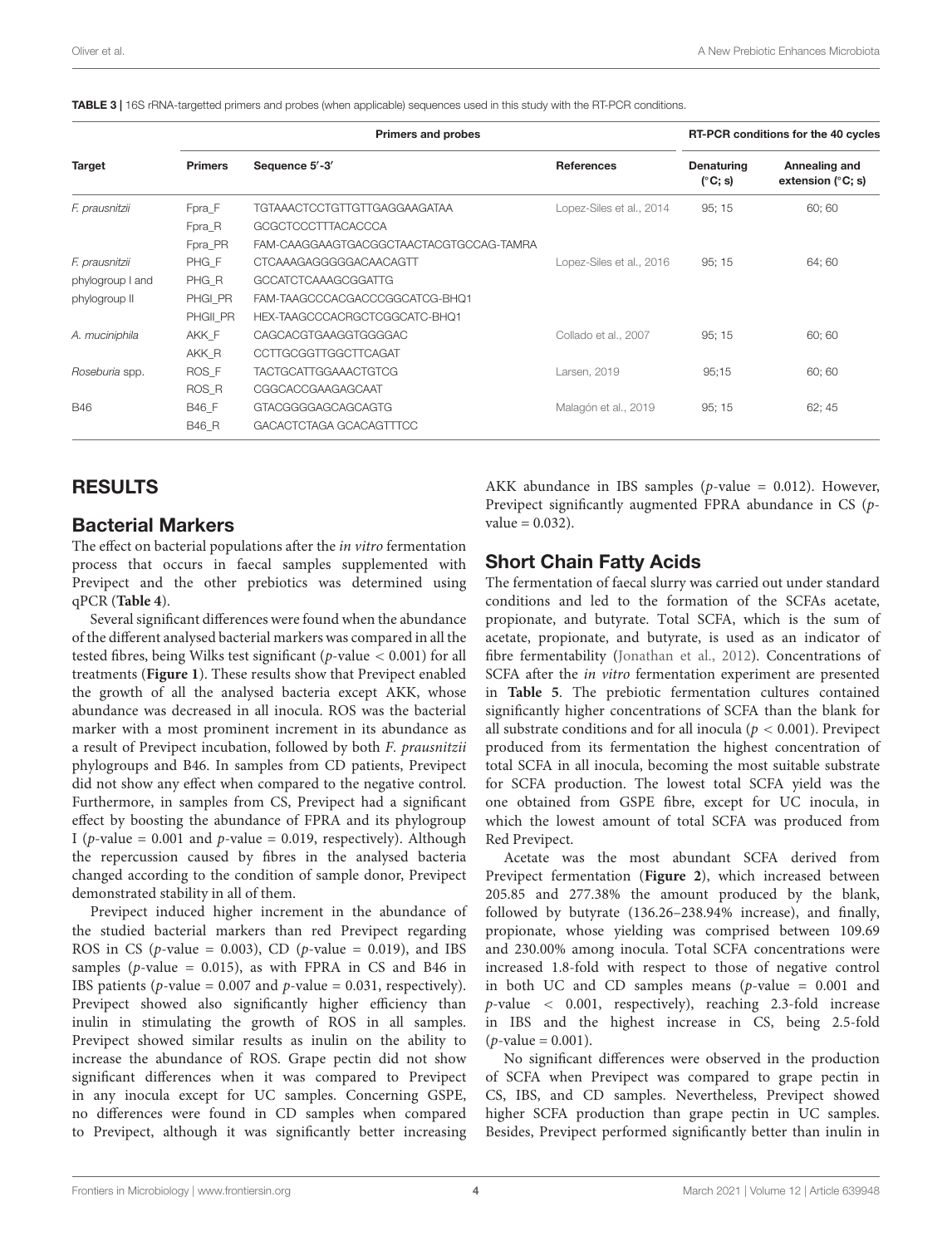<span id="page-4-0"></span>TABLE 4 | Mean Ct abundances and standard deviation of bacterial markers F. prausnitzii (Fpra), A. muciniphila (AKK), Roseburia spp. (ROS), and S. variabile (B46), and F. prausnitzii phylogroup I (PHGI) and phylogroup II (PHGII), for control subjects (CS,  $N = 6$ ), irritable bowel syndrome (IBS,  $N = 3$ ), ulcerative colitis (UC,  $N = 3$ ), and Crohn's disease (CD,  $N = 3$ ) samples.

| Inoculum   | <b>Substrate</b>     | Fpra                            | <b>AKK</b>                      | <b>ROS</b>                    | <b>B46</b>                      | PHG I                          | PHG II                         |
|------------|----------------------|---------------------------------|---------------------------------|-------------------------------|---------------------------------|--------------------------------|--------------------------------|
| <b>CS</b>  | Negative control     | $14.65 \pm 1.21^a$              | $21.73 \pm 7.09^a$              | $18.59 \pm 1.94^a$            | $19.01 \pm 1.31^a$              | $16.78 \pm 1.50^a$             | $17.33 \pm 1.56^a$             |
|            | Previpect            | $13.42 \pm 0.59^b$              | $21.25 \pm 7.54$ <sup>a</sup>   | $15.21 \pm 2.44^b$            | $18.31 \pm 0.43^a$              | $15.67 \pm 1.46^b$             | $16.42 \pm 1.05^a$             |
|            | <b>Red Previpect</b> | $14.55 \pm 1.36^a$              | $21.16 \pm 6.97^a$              | $18.61 \pm 2.09^a$            | $18.93 \pm 1.43^a$              | $16.54 \pm 1.48^a$             | $17.33 \pm 1.71^a$             |
|            | Inulin               | $14.02 \pm 1.24^a$              | 19.70 $\pm$ 7.21 <sup>a</sup>   | $18.59 \pm 3.21^a$            | $18.63 \pm 1.40^a$              | $15.96 \pm 1.51^a$             | $16.87 \pm 1.51^a$             |
|            | Grape pectin         | $14.18 \pm 1.36^a$              | $20.27 \pm 7.73^a$              | $18.82 \pm 3.16^a$            | $18.86 \pm 1.64^a$              | $16.89 \pm 2.36^a$             | $17.25 \pm 2.17^a$             |
|            | <b>GSPE</b>          | $14.17 \pm 1.21^a$              | $21.34 \pm 6.90^a$              | $16.32 \pm 1.01^b$            | $18.61 \pm 0.98^a$              | $16.99 \pm 2.33$ <sup>a</sup>  | $16.66 \pm 1.14^a$             |
| <b>IBS</b> | Negative control     | $16.44 \pm 1.28$ <sup>abc</sup> | $14.21 \pm 0.49$ <sup>abc</sup> | $18.93 \pm 1.33^a$            | $20.42 \pm 0.76$ <sup>abc</sup> | 18.19 $\pm$ 0.87 <sup>ab</sup> | $19.75 \pm 1.58$ <sup>ab</sup> |
|            | Previpect            | $15.61 \pm 1.19^b$              | $14.44 \pm 0.39^b$              | $17.73 \pm 1.49^b$            | $20.06 \pm 0.48^b$              | $17.72 \pm 0.82$ <sup>a</sup>  | $18.97 \pm 1.64^a$             |
|            | <b>Red Previpect</b> | $16.63 \pm 0.83^c$              | $14.09 \pm 0.39$ <sup>a</sup>   | $19.46 \pm 0.99^a$            | $20.68 \pm 0.68^{\circ}$        | $18.48 \pm 0.53$ <sup>a</sup>  | $19.87 \pm 1.39^a$             |
|            | Inulin               | $15.93 \pm 1.27^a$              | $14.24 \pm 0.50^a$              | $19.53 \pm 0.45^a$            | $20.28 \pm 0.57$ <sup>a</sup>   | $18.02 \pm 1.02$ <sup>bc</sup> | $19.30 \pm 1.76$ <sup>bc</sup> |
|            | Grape pectin         | $15.36 \pm 1.23^a$              | $14.26 \pm 0.67$ <sup>a</sup>   | $19.49 \pm 1.09^a$            | $19.92 \pm 0.66^a$              | $17.31 \pm 0.92^c$             | $18.64 \pm 1.63^c$             |
|            | <b>GSPE</b>          | $15.62 \pm 1.42^a$              | $13.80 \pm 0.40^c$              | $17.54 \pm 1.72^b$            | $19.72 \pm 1.10^a$              | $17.51 \pm 1.16^a$             | $18.98 \pm 1.92^a$             |
| UC         | Negative control     | $17.16 \pm 0.90^a$              | $21.83 \pm 0.82$ <sup>a</sup>   | $20.28 \pm 10.03^a$           | $21.42 \pm 1.86^a$              | $20.01 \pm 1.07^a$             | $20.40 \pm 0.58^a$             |
|            | Previpect            | $15.40 \pm 2.11^a$              | 24.87 $\pm$ 9.53 <sup>a</sup>   | $17.39 \pm 1.76^{\circ}$      | $21.81 \pm 4.56^a$              | $18.08 \pm 1.88$ <sup>a</sup>  | $21.01 \pm 6.57$ <sup>a</sup>  |
|            | <b>Red Previpect</b> | $16.81 \pm 0.97$ <sup>a</sup>   | $23.75 \pm 10.43^a$             | $19.33 \pm 1.70^{ab}$         | $21.15 \pm 1.30^a$              | $19.59 \pm 0.82$ <sup>a</sup>  | $20.19 \pm 1.86^a$             |
|            | Inulin               | $16.40 \pm 1.54^a$              | $23.86 \pm 10.40^a$             | $20.32 \pm 1.96^a$            | $20.57 \pm 1.89^a$              | $18.61 \pm 1.66^{\text{ac}}$   | $19.63 \pm 2.31^a$             |
|            | Grape pectin         | $16.04 \pm 1.48^a$              | $24.92 \pm 9.84$ <sup>a</sup>   | $19.76 \pm 1.94^a$            | $20.44 \pm 1.85^a$              | $17.89 \pm 1.58$ <sup>bc</sup> | $18.94 \pm 2.29^a$             |
|            | <b>GSPE</b>          | $16.47 \pm 1.32^a$              | 23.71 $\pm$ 10.54 <sup>a</sup>  | $19.68 \pm 3.07^{ab}$         | $20.78 \pm 1.21^a$              | 19.10 $\pm$ 0.96 <sup>ac</sup> | $19.63 \pm 1.89^a$             |
| CD         | Negative control     | $15.70 \pm 3.21^a$              | 14.44 $\pm$ 2.35 <sup>ab</sup>  | $17.25 \pm 1.94^{ab}$         | $20.22 \pm 3.08$ <sup>abc</sup> | $19.38 \pm 3.13^a$             | $20.31 \pm 7.36^a$             |
|            | Previpect            | $14.34 \pm 2.69^a$              | $16.41 \pm 3.34$ <sup>a</sup>   | $16.05 \pm 1.43^a$            | $18.86 \pm 2.17^a$              | $18.14 \pm 3.58^a$             | $19.07 \pm 6.59^a$             |
|            | <b>Red Previpect</b> | $14.61 \pm 1.45^a$              | $14.10 \pm 2.12^b$              | $18.07 \pm 1.30^b$            | $19.01 \pm 1.12^b$              | $17.65 \pm 2.44$ <sup>a</sup>  | 19.14 $\pm$ 5.21 <sup>a</sup>  |
|            | <b>Inulin</b>        | $14.81 \pm 1.06^a$              | $14.32 \pm 2.62^{ab}$           | $19.21 \pm 1.81^{bc}$         | $19.21 \pm 0.88^{\circ}$        | $18.74 \pm 3.92^a$             | $19.26 \pm 4.14^a$             |
|            | Grape pectin         | $15.90 \pm 1.27^a$              | $14.68 \pm 2.77$ <sup>ab</sup>  | $20.13 \pm 1.22$ <sup>c</sup> | $20.45 \pm 1.04^{\circ}$        | $19.73 \pm 2.56^a$             | $20.70 \pm 4.83$ <sup>a</sup>  |
|            | <b>GSPE</b>          | $16.08 \pm 3.83$ <sup>a</sup>   | $15.30 \pm 4.27$ <sup>ab</sup>  | $17.45 \pm 2.23^b$            | $20.37 \pm 3.21^a$              | $19.41 \pm 3.29^a$             | $20.92 \pm 8.37^a$             |

Statistical comparisons between groups are indicated by superscript letters: different letters indicate statistically significant differences (p < 0.05) between groups.

<span id="page-4-1"></span>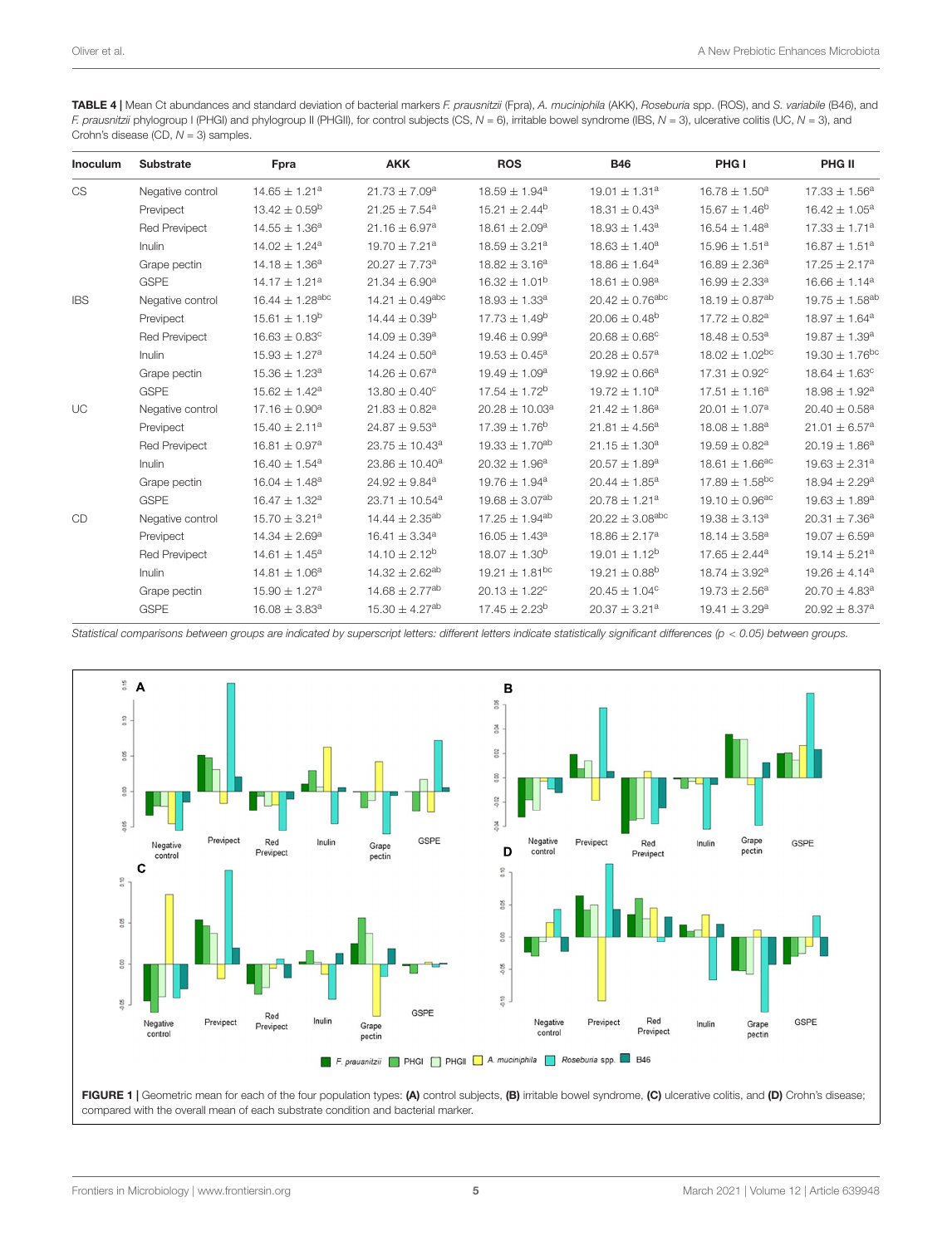| Control subjects inoculum   |                       |                                   |                        |                                                                                                                          |                          |                         |                        |                       |
|-----------------------------|-----------------------|-----------------------------------|------------------------|--------------------------------------------------------------------------------------------------------------------------|--------------------------|-------------------------|------------------------|-----------------------|
| Condition                   | Butyrate (mg/L)       | Acetate (mg/L)                    | Propionate (mg/L)      | Total SCFA (mg/L)                                                                                                        | Butyrate (mg/L)          | Acetate (mg/L)          | Propionate (mg/L)      | Total SCFA (mg/L)     |
| Negative control            | 308.84 ± 113.32***    | 573.13 ± 131.54***                | 291.56 ± 135.91***     | 424.41 ± 333.62***                                                                                                       | 293.33 ± 193.07***       | 648.05 $\pm$ 353.88***  | $260.05 \pm 241.08***$ | 1201.43 ± 699.48***   |
| Previpect                   | $1046.76 \pm 405.03$  | $2162.87 \pm 648.14$              | $852.65 \pm 294.74$    | $4062.28 \pm 1147.52$                                                                                                    | $767.75 \pm 301.21$      | 2376.85 ± 198.45        | $858.16 \pm 50.08$     | $4002.76 \pm 497.45$  |
| <b>Red Previpect</b>        | 363.51 ± 165.90***    | 771.98 ± 159.42***                | 372.74 ± 167.04***     | 1508.23 ± 400.89***                                                                                                      | 385.26 ± 172.43*         | $1058.91 \pm 568.44***$ | 407.45 ± 158.61***     | 1851.61 ± 814.63***   |
| Inulin                      | 758.78 ± 329.93*      | $1399.43 \pm 500.93***$           | 609.49 $\pm$ 275.89**  | 2767.70 ± 1020.29***                                                                                                     | $611.29 \pm 261.72$      | 1585.68 ± 528.91***     | 637.40 $\pm$ 264.57    | 2834.37 ± 981.67**    |
| Grape pectin                | 823.34 ± 426.60       | $1840.93 \pm 663.95$              | 736.47 ± 322.46        | 3400.74 ± 1222.30*                                                                                                       | $686.42 \pm 255.15$      | $2230.85 \pm 305.34$    | $818.42 \pm 149.81$    | $3735.69 \pm 426.41$  |
| <b>GSPE</b>                 | 358.20 ± 236.40***    | 696.37 $\pm$ 311.22***            | 337.19 $\pm$ 255.69*** | $1391.75 \pm 787.56***$                                                                                                  | 328.10 ± 159.95*         | $1098.00 \pm 517.74***$ | 339.85 ± 174.56***     | 1765.94 ± 785.88***   |
| Ulcerative colitis inoculum |                       |                                   |                        |                                                                                                                          | Crohn's disease inoculum |                         |                        |                       |
| Condition                   | Butyrate (mg/L)       | Acetate (mg/L)                    | Propionate (mg/L)      | Total SCFA (mg/L)                                                                                                        | Butyrate (mg/L)          | Acetate (mg/L)          | Propionate (mg/L)      | Total SCFA (mg/L)     |
| Negative control            | 321.30 ± 72.58***     | 581.18 ± 109.64***                | $359.57 \pm 44.54***$  | 1262.05 ± 196.05***                                                                                                      | 409.56 ± 161.82***       | 672.40 $\pm$ 384.30***  | 410.17 ± 126.48***     | 1492.13 ± 663.08***   |
| Previpect                   | 759.11 ± 130.34       | 1777.52 ± 322.23                  | $1072.37 \pm 371.19$   | $3609.00 \pm 724.51$                                                                                                     | $1277.54 \pm 442.09$     | $2119.07 \pm 451.17$    | $860.10 \pm 209.95$    | 4256.71 ± 995.58      |
| <b>Red Previpect</b>        | 354.44 ± 135.35***    | 725.15 ± 194.70***                | 401.67 ± 88.63***      | 1481.26 ± 398.82***                                                                                                      | 564.43 ± 189.43**        | $1000.37 \pm 326.71***$ | 550.92 ± 128.02**      | 2115.72 ± 622.36***   |
| Inulin                      | 479.00 ± 124.67**     | 1233.69 ± 448.17*                 | 773.09 ± 370.06        | 2485.78 ± 924.24*                                                                                                        | 769.58 ± 334.83*         | 1168.70 $\pm$ 540.70**  | 630.37 $\pm$ 208.31*   | 2568.65 ± 1069.66**   |
| Grape pectin                | 556.51 ± 151.98*      | $1465.65 \pm 286.63$ <sup>*</sup> | 709.42 ± 122.62*       | 2731.58 ± 495.27*                                                                                                        | $803.03 \pm 389.87$      | $1644.72 \pm 566.68$    | 752.09 ± 169.01        | $3199.83 \pm 1078.88$ |
| <b>GSPE</b>                 | $392.75 \pm 75.89***$ | $809.92 \pm 221.67***$            | 426.75 ± 153.07***     | $1629.42 \pm 426.89***$                                                                                                  | 404.82 ± 168.37***       | 742.60 ± 300.13***      | 365.31 ± 132.14***     | $1512.73 \pm***$      |
|                             |                       |                                   |                        | Significant differences between fibres and Previpect are shown as *p-value < 0.05, **p-value < 0.01, ***p-value < 0.001. |                          |                         |                        |                       |

<span id="page-5-0"></span>

| <b>Condition</b>     | Butyrate (mg/L)        | Acetate (mg/L)                  | Propionate (mg/L)      | Total SCFA (mg/L)       | Butyrate (mg/L)        | Acetate (mg/L)         | Propionate (mg/L)      | Total SCFA (mg/L)       |
|----------------------|------------------------|---------------------------------|------------------------|-------------------------|------------------------|------------------------|------------------------|-------------------------|
| Negative control     | $321.30 \pm 72.58***$  | 581.18 $\pm$ 109.64***          | $359.57 + 44.54***$    | $1262.05 + 196.05***$   | $409.56 + 161.82***$   | $672.40 + 384.30***$   | $410.17 + 126.48***$   | $1492.13 + 663.08***$   |
| Previpect            | $759.11 + 130.34$      | $1777.52 + 322.23$              | $1072.37 + 371.19$     | $3609.00 + 724.51$      | $1277.54 + 442.09$     | $2119.07 + 451.17$     | $860.10 + 209.95$      | $4256.71 + 995.58$      |
| <b>Red Previpect</b> | $354.44 \pm 135.35***$ | $725.15 + 194.70***$            | $401.67 + 88.63***$    | $1481.26 + 398.82***$   | $564.43 \pm 189.43**$  | $1000.37 + 326.71***$  | $550.92 + 128.02**$    | $2115.72 + 622.36***$   |
| Inulin               | $479.00 + 124.67**$    | $1233.69 + 448.17$ <sup>*</sup> | $773.09 + 370.06$      | $2485.78 + 924.24*$     | 769.58 ± 334.83*       | $1168.70 + 540.70**$   | $630.37 + 208.31*$     | $2568.65 \pm 1069.66**$ |
| Grape pectin         | $556.51 + 151.98*$     | $1465.65 + 286.63*$             | $709.42 + 122.62*$     | $2731.58 + 495.27$ *    | $803.03 + 389.87$      | $1644.72 + 566.68$     | $752.09 + 169.01$      | $3199.83 + 1078.88$     |
| <b>GSPE</b>          | $392.75 \pm 75.89***$  | $809.92 \pm 221.67***$          | 426.75 $\pm$ 153.07*** | $1629.42 \pm 426.89***$ | $404.82 \pm 168.37***$ | $742.60 \pm 300.13***$ | $365.31 \pm 132.14***$ | $1512.73 \pm***$        |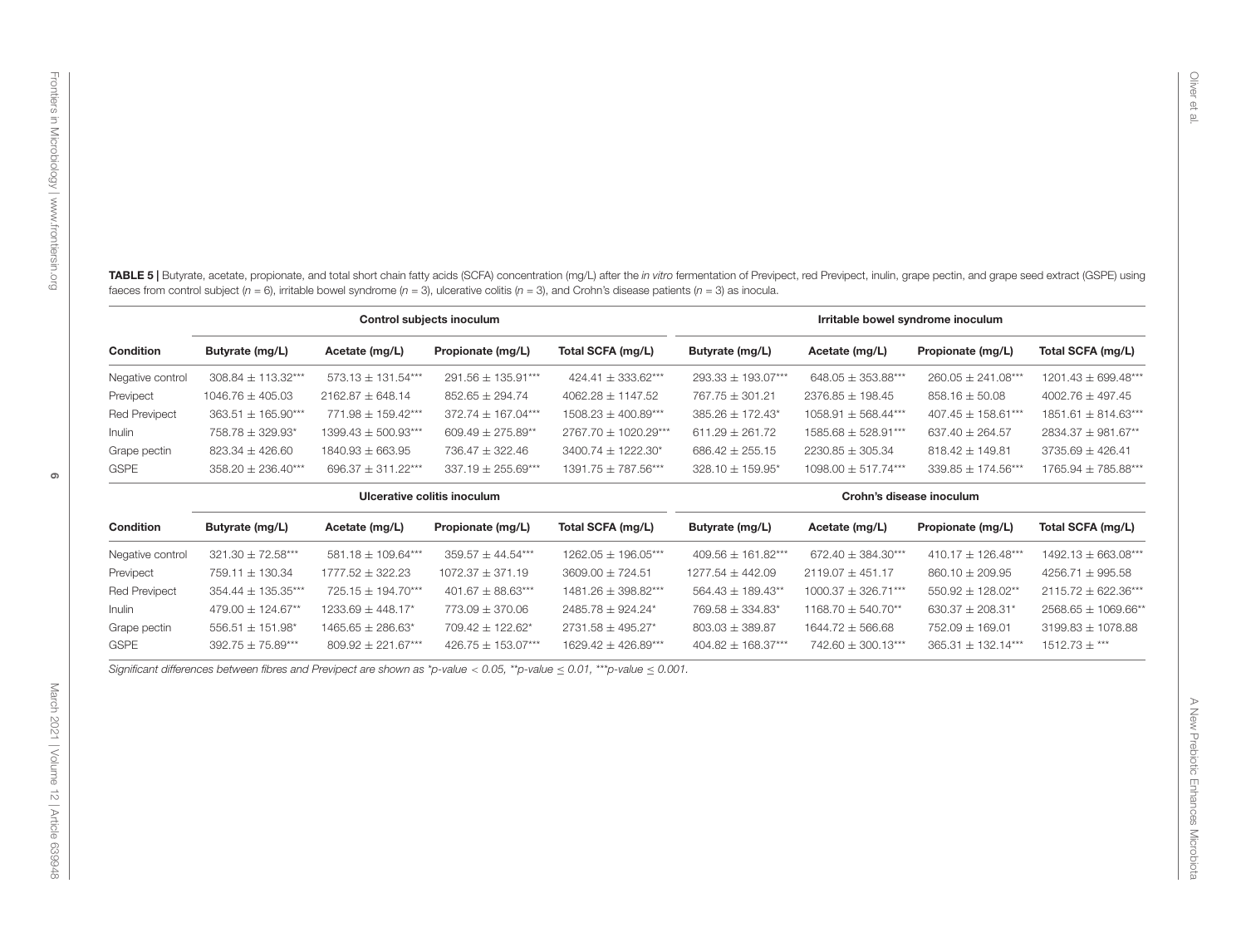

<span id="page-6-0"></span>CS and CD samples but showed no significant differences in propionate concentration in UC samples. Previpect was also superior enhancing acetate and butyrate production. In IBS inocula, inulin showed no significant differences concerning butyrate and propionate. However, Previpect was better at inducing in acetate production. Previpect fermentability resulted in significantly higher levels of SCFA than red Previpect and GSPE substrates.

## **DISCUSSION**

Annually the processing of grapes (V. vinifera L.) for wine production leaves behind 14.5 million tons of grape by-products from wineries or "grape pomace" result in Europe. This pomace mainly consists of the fruit skins and seeds, as it results from the pressing of the fruit [\(Arnous and Meyer,](#page-8-14) [2008\)](#page-8-14). The skins of grapes are known to be rich sources of phenolic compounds [\(Pinelo et al.,](#page-9-16) [2006\)](#page-9-16). Grape skins represent about 5–10% of the total dry weight of the grape and are generally treated as a waste product, despite containing an array of flavonoids, polyphenols, and anthocyanins. These molecules have been shown to produce health benefits associated with antioxidant, cardioprotective, hepatoprotective, anticarcinogenic, and

antidiabetic effects, among others [\(Nassiri-asl and Hosseinzadeh,](#page-9-17) [2009\)](#page-9-17). Grape skins also contain considerable amounts of potential prebiotic indigestible carbohydrates made up of 30% neutral polysaccharides (cellulose, xyloglucan, arabinan, galactan, xylan, and mannan), 20% of acidic pectin substances (62% of which are methyl esterified), ∼15% insoluble proanthocyanidins, and <5% structural proteins [\(Pinelo et al.,](#page-9-16) [2006\)](#page-9-16). In addition to all of the aforementioned features, this study has shown that Previpect is also capable of enhancing the growth or metabolic activity of some beneficial bacterial species of the gut microbiota.

The analysed species were chosen because of the importance of their function in the large bowel health. F. prausnitzii (together with its two phylogroups) is one of the leading components of the microbiota and the most recognisable butyrate-producing bacteria in the human colon [\(Sousa et al.,](#page-9-18) [2017\)](#page-9-18); S. variabile is a butyrate producer closely related to F. prausnitzii [\(Holmstrøm and Lawson,](#page-8-15) [2015\)](#page-8-15); Roseburia spp. comprises different butyrate-producing bacteria, which also produce propionate, such as Roseburia inulinivorans; and A. muciniphila is an acetate producing bacteria [\(Koh et al.,](#page-8-16) [2016\)](#page-8-16). The results of this study demonstrate the great fermentative ability of Previpect, enabling the growth of specially Roseburia spp., but also that of F. prausnitzii, its two phylogroups and S. variabile in all inocula. This fermentative potential has been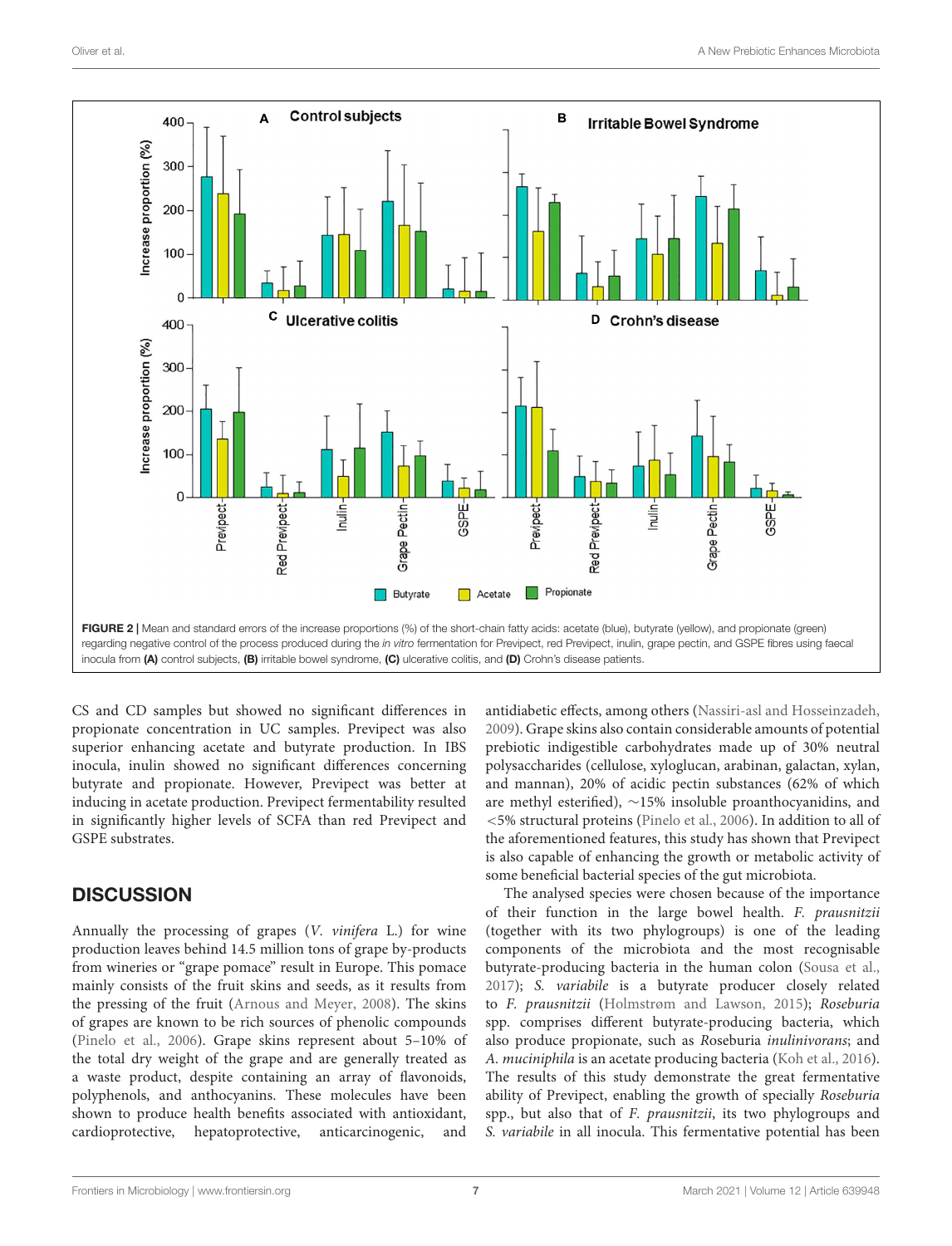reflected in a considerable increase in the three SCFA analysed (acetic, propionic, and butyric acid), produced not only by the quantified markers but also by all the SCFA-producing bacteria found in the intestinal microbiota of the analysed samples, increasing their concentration up to 2.5-fold. Acetic, propionic, and butyric acids are key microbial fermentation products that are known to be beneficial for human health. Acetate is the most prominent SCFA and substrate for butyrate production reported to have effects on lipid metabolism, such as lipogenesis and cholesterogenesis [\(Morrison et al.,](#page-9-19) [2016\)](#page-9-19). Propionic acid regulates glucose homoeostasis in the liver [\(Besten et al.,](#page-8-17) [2013\)](#page-8-17). Lower faecal concentrations of acetate and propionate have been observed in UC samples [\(Machiels et al.,](#page-9-20) [2014\)](#page-9-20). Butyric acid plays a crucial role in maintaining human gut health, as is the primary energy source for colonocytes [\(Cummings,](#page-8-18) [1981\)](#page-8-18), a regulator of gene expression, immune cell growth, and apoptosis in host cells [\(Vinolo et al.,](#page-9-21) [2011\)](#page-9-21), and protects against colitis and colonic cancer [\(Cook and Sellin,](#page-8-19) [1998\)](#page-8-19). Therefore, butyrate prevents mucosal atrophy by improving the mucosal barrier function and exhibits immunomodulatory effects and anti-inflammatory properties. Finally, butyrate has a strong effect on IBD through improving the mucosal layer and inhibiting inflammation [\(Russo](#page-9-22) [et al.,](#page-9-22) [2019\)](#page-9-22). Observations described in all these studies suggest that Previpect may enhance a healthy state of human intestine.

As for IBS patients, since pathogenesis is a matter of scientific debate, treatment focuses on the relief of symptoms such as bloating, abdominal pain, diarrhoea, and constipation. The fact that the passive absorption of water in the colon depends on the presence of SCFAs may explain the potential role of butyrate in clinical conditions involving diarrhoea due to propionate decreases colon motility [\(Ríos-Covián](#page-9-23) [et al.,](#page-9-23) [2016\)](#page-9-23). The relief of abdominal pain is an essential aspect of IBS treatment. Butyrate has a probable beneficial influence on the hypersensitivity of intestinal receptors, which results in a decrease of intraintestinal pressure by improving bowel peristalsis and retractability of the circular muscle layer (Załęski et al., [2013;](#page-9-24) [Farup et al.,](#page-8-20) [2016;](#page-8-20) [Koh et al.,](#page-8-16) [2016\)](#page-8-16).

Several investigations have shown that certain butyrateproducing Firmicutes bacteria are reduced in IBD. In particular, numbers of F. prausnitzii in faecal and gut mucosa samples are reduced in CD and UC [\(Sokol et al.,](#page-9-3) [2006,](#page-9-3) [2009;](#page-9-25) [Lopez-Siles](#page-9-13) [et al.,](#page-9-13) [2014,](#page-9-13) [2016\)](#page-9-14). Roseburia spp. and A. muciniphila are also depleted in IBD mucosa and faecal samples from UC patients [\(Derrien et al.,](#page-8-21) [2017\)](#page-8-21).

Inulin is a natural component in several foods such as leek, asparagus, chicory, Jerusalem artichoke, garlic, artichoke, onion, wheat, banana, and oats [\(Gibson,](#page-8-22) [1999\)](#page-8-22). The prebiotic activity of inulin-type fructans has been extensively confirmed. These prebiotics target microorganisms like bifidobacteria, which significantly increase in number after ingestion [\(Kolida](#page-8-23) [et al.,](#page-8-23) [2002;](#page-8-23) [Kolida and Gibson,](#page-8-24) [2007\)](#page-8-24), and are the current market leaders. Concerning F. prausnitzii strains, they have not demonstrated the ability to ferment inulin [\(Lopez-Siles et al.,](#page-9-26) [2017\)](#page-9-26) whereas Previpect has proved it.

Pectin is considered a soluble dietary fibre and exerts physiological effects on the gastrointestinal tract, such as

reducing glucose absorption, enhancing hypocholesterolemia effect, and delaying gastric emptying. Pectin is found in sugar beet pulp, peach peels, pulps of grapes, and pumpkin or apples, which has also demonstrated the ability to stimulate the growth of Bifidobacterium [\(Gómez et al.,](#page-8-25) [2016;](#page-8-25) [Ho et al.,](#page-8-26) [2017\)](#page-8-26). Interestingly, most of F. prausnitzii strains grow on apple pectin, although not on citrus pectin [\(Lopez-Siles et al.,](#page-9-27) [2012\)](#page-9-27), revealing that not all pectins serve to stimulate their growth. In this study it has been reflected that F. prausnitzii grows with grape pectin and that similar prebiotic effects are obtained compared to Previpect since no significant differences were observed.

Previous studies have revealed several health beneficial effects of wine grape seed flour or extract (GSF or GSPE), a byproduct of winemaking, such as hypolipidemic and anti-obesity properties attributed to high contents of flavonoids [\(Lee et al.,](#page-9-28) [2018\)](#page-9-28). Health beneficial effects of GSPE are closely associated with modulation of the intestinal microbiota, mainly producing a prebiotic effect on Akkermansia sp. [\(Anhê et al.,](#page-8-27) [2015\)](#page-8-27), confirmed by our results and unlike Previpect, in which A. muciniphila was the only microorganism analysed presenting a significant decrease in inocula.

Since flavonoids are more abundant in red than white grapes, the effect of the Previpect was compared with a Previpect made from a red class of grapes, to see if its effect was distinct and dependent on flavonoids [\(Anhê et al.,](#page-8-27) [2015\)](#page-8-27). Thus, the ability exhibited by Previpect goes beyond to the flavonoids since it presented a higher capacity to increase the abundances of beneficial anaerobic bacteria species and to enhance the production of SCFA than Red Previpect.

All these comparisons with commercial prebiotics lead us to conclude that Previpect is considerably similar to grape pectin, and, therefore, Previpect must have a high content of this compound. Nonetheless, Previpect is significantly superior to pectin in stimulating the growth of Roseburia, and in the absence of bibliographic references in this regard, it cannot be determined which compound confers this ability.

Despite these promising results, we readily acknowledge that a more robust examination in larger cohorts is essential prior to commercial application, as well as, clinical studies in vivo.

# **CONCLUSION**

In conclusion, Previpect supplementation seems to be a promising tool for IBD and IBS treatment strategies, but also for CS in order to sustain a good gut health and as a preventive measure for temporary dysbiosis.

# DATA AVAILABILITY STATEMENT

The datasets presented in this study can be found in online repositories. The names of the repository/repositories and accession number(s) can be found in the article/**[Supplementary Material](#page-8-9)**.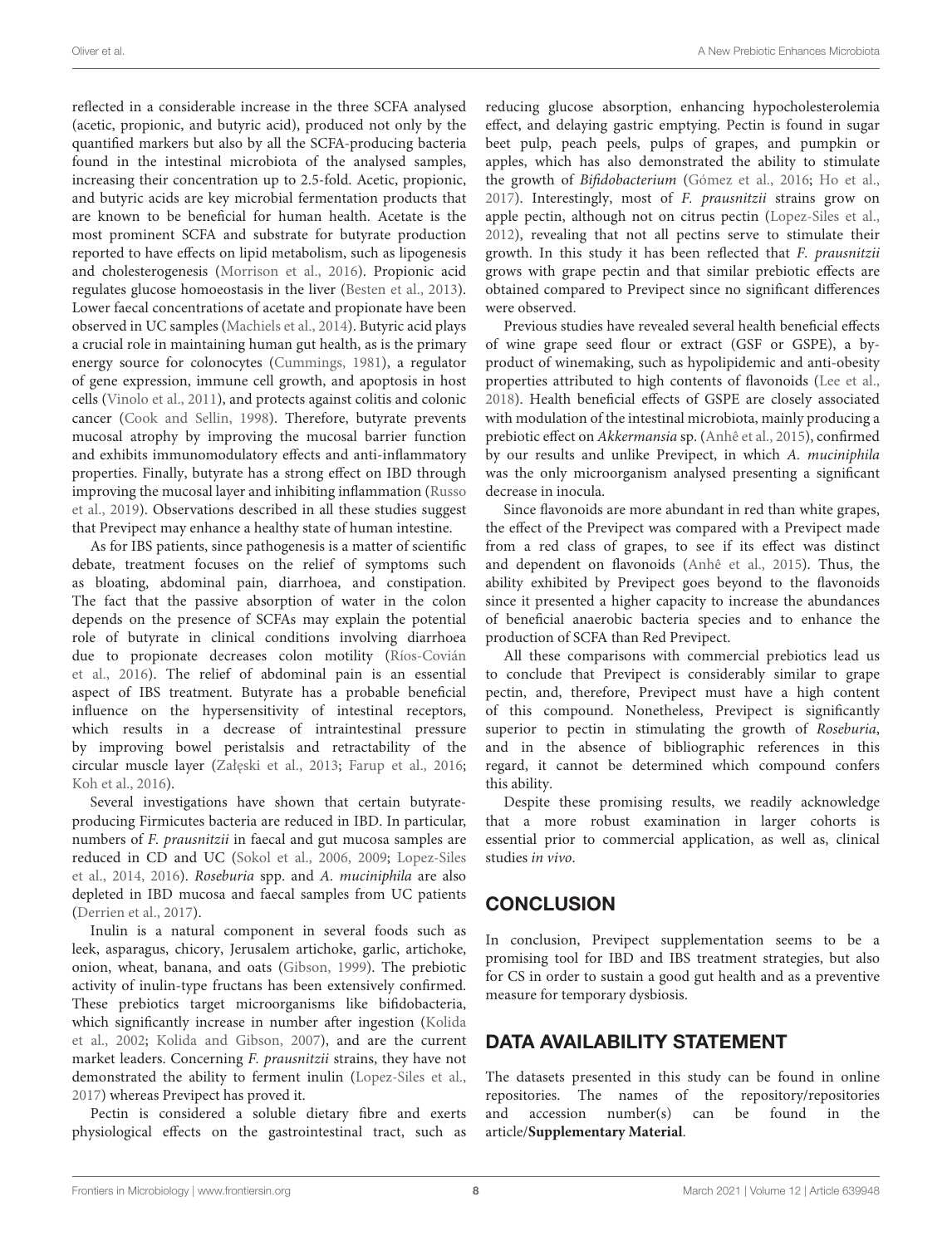#### ETHICS STATEMENT

The studies involving human participants were reviewed and approved by the Comitè d'Ètica d'Investigació Clínica de Girona. The patients/participants provided their written informed consent to participate in this study.

## AUTHOR CONTRIBUTIONS

LO: methodology, formal analysis, investigation, resources, writing – original draft, and visualisation. SR-P: methodology, formal analysis, investigation, writing – review and editing, and visualisation. JA, MM, and MS: investigation. AB, AL, LT, DB, and LP: resources. MS-P, XA, and JG-G: conceptualisation, methodology, formal analysis, writing – review and editing, and visualisation. All authors contributed important intellectual content during manuscript drafting or revision and approved the final draft.

## **REFERENCES**

- <span id="page-8-6"></span>Aldeguer, X., Garcia-Gil, L. J., and Serra-Pagès, M. (2018). PCT/EP2018/064669. The Hague: European Patent Office.
- <span id="page-8-7"></span>Anantakrishnan, S. V., and Srinivasa Pai, K. V. (1952). Kjeldahl method for nitrogen determination. Proc. Ind. Acad. Sci. 36:299. [doi: 10.1007/Bf03172239](https://doi.org/10.1007/Bf03172239)
- <span id="page-8-27"></span>Anhê, F. F., Varin, T. V., Le Barz, M., Desjardins, Y., Levy, E., Roy, D., et al. (2015). Gut microbiota dysbiosis in obesity-linked metabolic diseases and prebiotic potential of polyphenol-rich extracts. Curr. Obes. Rep. 4, 389–400. [doi: 10.1007/](https://doi.org/10.1007/s13679-015-0172-9) [s13679-015-0172-9](https://doi.org/10.1007/s13679-015-0172-9)
- <span id="page-8-14"></span>Arnous, A., and Meyer, A. S. (2008). Comparison of methods for compositional characterization of grape (Vitis vinifera L .) and apple (Malus domestica) skins. Food Bioprod. Process. 86, 79–86. [doi: 10.1016/j.fbp.2008.03.004](https://doi.org/10.1016/j.fbp.2008.03.004)
- <span id="page-8-10"></span>Best, W. R. (2006). Predicting the crohn's disease activity index from the harveybradshaw index. Inflamm. Bowel Dis. 12, 304–310.
- <span id="page-8-17"></span>Besten, G., Den Eunen, K., Van Groen, A. K., Venema, K., Reijngoud, D., and Bakker, B. M. (2013). The role of short-chain fatty acids in the interplay between diet, gut microbiota, and host energy metabolism. J. Lipid Res. 54, 2325–2340. [doi: 10.1194/jlr.R036012](https://doi.org/10.1194/jlr.R036012)
- <span id="page-8-2"></span>Chassaing, B., and Michaud, A. D. (2011). The commensal microbiota and enteropathogens in the pathogenesis of inflammatory bowel diseases. Gastroenterology 140, 1720–1728. [doi: 10.1053/j.gastro.2011.01.054](https://doi.org/10.1053/j.gastro.2011.01.054)
- <span id="page-8-11"></span>Collado, M. C., Derrien, M., Isolauri, E., De Vos, W. M., and Salminen, S. (2007). Intestinal integrity and akkermansia muciniphila, a mucin-degrading member of the intestinal microbiota present in infants, adults, and the elderly. Appl. Environ. Microbiol. 73, 7767–7770. [doi: 10.1128/AEM.01477-07](https://doi.org/10.1128/AEM.01477-07)
- <span id="page-8-4"></span>Collins, S. M. (2014). A role for the gut microbiota in IBS. Nat. Rev. Gastroenterol. Hepatol. 11, 497–505. [doi: 10.1038/nrgastro.2014.40](https://doi.org/10.1038/nrgastro.2014.40)
- <span id="page-8-19"></span>Cook, S. I., and Sellin, J. H. (1998). Review article: short chain fatty acids in health and disease. Aliment. Pharmacol. Ther. 12, 499–507.
- <span id="page-8-18"></span>Cummings, J. H. (1981). Short chain fatty acids in the human colon. Gut 22, 763–779.
- <span id="page-8-21"></span>Derrien, M., Belzer, C., and De Vos, W. M. (2017). Microbial pathogenesis akkermansia muciniphila and its role in regulating host functions. Microb. Pathog. 106, 171–181. [doi: 10.1016/j.micpath.2016.02.005](https://doi.org/10.1016/j.micpath.2016.02.005)
- <span id="page-8-8"></span>European Parliament and of the Council (2011). Regulation (EU) No 1169/2011. Off. J. Eur. Union.
- <span id="page-8-20"></span>Farup, P. G., Rudi, K., and Hestad, K. (2016). Faecal short-chain fatty acids - a diagnostic biomarker for irritable bowel syndrome? BMC Gastroenterol. 16:51. [doi: 10.1186/s12876-016-0446-z](https://doi.org/10.1186/s12876-016-0446-z)
- <span id="page-8-3"></span>Ghoshal, U. C., Shukla, R., Ghoshal, U., Gwee, K.-A., Ng, S. C., and Quigley, E. M. M. (2012). The gut microbiota and irritable bowel syndrome: friend or foe? Int. J. Inflam. 2012:151085. [doi: 10.1155/2012/151085](https://doi.org/10.1155/2012/151085)

#### FUNDING

This work was supported by the Centro para el Desarrollo Tecnológico Industrial (SNEO-20151529) and Ministry of Science and Innovation (PTQ-17-09413).

## ACKNOWLEDGMENTS

We appreciate the generosity of the patients who freely gave their time and samples to make this study possible.

## <span id="page-8-9"></span>SUPPLEMENTARY MATERIAL

The Supplementary Material for this article can be found online at: [https://www.frontiersin.org/articles/10.3389/fmicb.](https://www.frontiersin.org/articles/10.3389/fmicb.2021.639948/full#supplementary-material) [2021.639948/full#supplementary-material](https://www.frontiersin.org/articles/10.3389/fmicb.2021.639948/full#supplementary-material)

- <span id="page-8-22"></span>Gibson, G. R. (1999). Dietary modulation of the human gut microflora using the prebiotics oligofructose and inulin. J. Nutr. 129, 1438S–1441S. [doi: 10.1093/jn/](https://doi.org/10.1093/jn/129.7.1438S) [129.7.1438S](https://doi.org/10.1093/jn/129.7.1438S)
- <span id="page-8-25"></span>Gómez, B., Gullón, B., Yáñez, R., and Schols, H. (2016). Prebiotic potential of pectins and pectic oligosaccharides derived from lemon peel wastes and sugar beet pulp: a comparative. J. Func. Foods 20, 108–121. [doi: 10.1016/j.jff.2015.10.](https://doi.org/10.1016/j.jff.2015.10.029) [029](https://doi.org/10.1016/j.jff.2015.10.029)
- <span id="page-8-26"></span>Ho, Y., Lin, C., and Wu, M. (2017). ScienceDirect evaluation of the prebiotic effects of citrus pectin hydrolysate. J. Food Drug Anal. 25, 550–558. [doi: 10.1016/j.jfda.](https://doi.org/10.1016/j.jfda.2016.11.014) [2016.11.014](https://doi.org/10.1016/j.jfda.2016.11.014)
- <span id="page-8-15"></span>Holmstrøm, K., and Lawson, P. A. (2015). "Subdoligranulum," in Bergey's Manual of Systematics of Archaea and Bacteria, eds W. B. Whitman, F. Rainey, P. Kämpfer, M. Trujillo, J. Chun, P. DeVos (Hoboken, NJ: John Wiley & Sons, Inc), 1–6. [doi: 10.1002/9781118960608.gbm0](https://doi.org/10.1002/9781118960608.gbm00680) [0680](https://doi.org/10.1002/9781118960608.gbm00680)
- <span id="page-8-13"></span>Jonathan, M. C., Borne, J. J. G. C., Van Den Wiechen, P., Van Souza, C., Schols, H. A., and Gruppen, H. (2012). In vitro fermentation of 12 dietary fibres by faecal inoculum from pigs and humans. Food Chem. 133, 889–897. [doi: 10.1016/](https://doi.org/10.1016/j.foodchem.2012.01.110) [j.foodchem.2012.01.110](https://doi.org/10.1016/j.foodchem.2012.01.110)
- <span id="page-8-5"></span>Kanauchi, O., Matsumoto, Y., Matsumura, M., and Fukuoka, M. (2005). The beneficial effects of microflora, especially obligate anaerobes, and their products on the colonic environment in inflammatory bowel disease. Curr. Pharm. Des. 11, 1047–1053.
- <span id="page-8-1"></span>Kassinen, A., Krogius-Kurikka, L., Mäkivuokko, H., Rinttilä, T., Paulin, L., Corander, J., et al. (2007). The fecal microbiota of irritable bowel syndrome patients differs significantly from that of healthy subjects. Gastroenterology 133, 24–33. [doi: 10.1053/j.gastro.2007.04.005](https://doi.org/10.1053/j.gastro.2007.04.005)
- <span id="page-8-16"></span>Koh, A., De Vadder, F., Kovatcheva-Datchary, P., and Bäckhed, F. (2016). From dietary fiber to host physiology: short-chain fatty acids as key bacterial metabolites. Cell 165, 1332–1345. [doi: 10.1016/j.cell.2016.](https://doi.org/10.1016/j.cell.2016.05.041) [05.041](https://doi.org/10.1016/j.cell.2016.05.041)
- <span id="page-8-24"></span>Kolida, S., and Gibson, G. R. (2007). Prebiotic capacity of inulin-type fructans. J. Nutr. 137, 2503S–2506S.
- <span id="page-8-23"></span>Kolida, S., Tuohy, K., and Gibson, G. R. (2002). Prebiotic effects of inulin and oligofructose. Br. J. Nutr. 44, 193–197. [doi: 10.1079/BJN/200](https://doi.org/10.1079/BJN/2002537) [2537](https://doi.org/10.1079/BJN/2002537)
- <span id="page-8-0"></span>Laparra, J. M., and Sanz, Y. (2010). Interactions of gut microbiota with functional food components and nutraceuticals. Pharmacol. Res. 61, 219–225. [doi: 10.](https://doi.org/10.1016/j.phrs.2009.11.001) [1016/j.phrs.2009.11.001](https://doi.org/10.1016/j.phrs.2009.11.001)
- <span id="page-8-12"></span>Larsen, N. Vogensen, F. K., van den Berg, F. W. J., Nielsen, D. S., Andreasen, A. S., Pedersen, B. K., et al. (2010). Gut microbiota in human adults with type 2 diabetes di ers from non-diabetic adults. PLoS ONE 5:e9085. [doi: 10.1371/](https://doi.org/10.1371/journal.pone.0009085) [journal.pone.0009085](https://doi.org/10.1371/journal.pone.0009085)